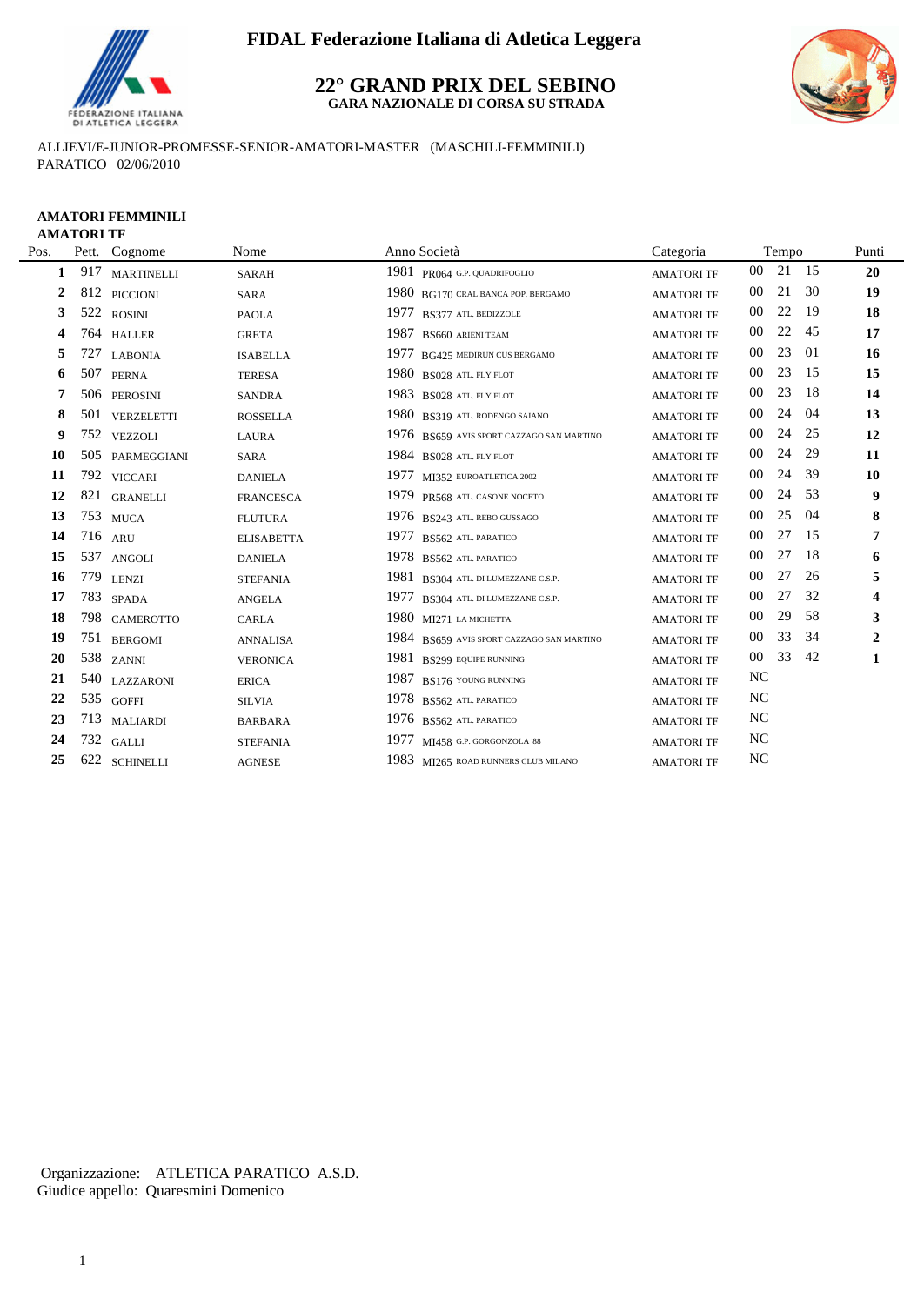

## **22° GRAND PRIX DEL SEBINO GARA NAZIONALE DI CORSA SU STRADA**



ALLIEVI/E-JUNIOR-PROMESSE-SENIOR-AMATORI-MASTER (MASCHILI-FEMMINILI) PARATICO 02/06/2010

### **AMATORI FEMMINILI MASTER F35**

| Pos.         |     | Pett. Cognome    | Nome                   | Anno Società                              | Categoria         |                  | Tempo |     | Punti                   |
|--------------|-----|------------------|------------------------|-------------------------------------------|-------------------|------------------|-------|-----|-------------------------|
| 1            | 521 | <b>MORENI</b>    | <b>SILVIA</b>          | $1972$ BG134 ATL. LA TORRE                | <b>MASTER F35</b> | 00               | 20    | 39  | 22                      |
| $\mathbf{2}$ |     | 524 BACCANELLI   | <b>MONICA</b>          | 1975 BS688 ATLETICA BRESCIA MARATHON      | <b>MASTER F35</b> | $00\,$           | 21    | 06  | 21                      |
| 3            |     | 720 BRACCHI      | <b>SONIA</b>           | 1974 BS243 ATL. REBO GUSSAGO              | <b>MASTER F35</b> | $00\,$           | 21    | 21  | 20                      |
| 4            | 748 | <b>COSCIA</b>    | <b>FRANCESCA</b>       | 1973 BG658 ATLETICA MARATHON ALMENNO S.S. | <b>MASTER F35</b> | $00\,$           | 21    | 39  | 19                      |
| 5            |     | 866 BRAGA        | <b>CLARA</b>           | 1971<br>BS377 ATL. BEDIZZOLE              | <b>MASTER F35</b> | 00               | 21    | 53  | 18                      |
| 6            | 739 | <b>CLANCY</b>    | <b>CATHERINE</b>       | 1973 BS082 ATL. VIGHENZI PADENGHE         | <b>MASTER F35</b> | $00\,$           | 22    | 53  | 17                      |
| 7            | 749 | <b>LOCATELLI</b> | <b>ROBERTA</b>         | 1975 BG658 ATLETICA MARATHON ALMENNO S.S. | <b>MASTER F35</b> | 00               | 23    | 31  | <b>16</b>               |
| 8            |     | 626 AMBROSIONI   | LARA                   | 1975 BG472 RUNNERS BERGAMO                | <b>MASTER F35</b> | $00\,$           | 23    | 33  | 15                      |
| 9            | 528 | <b>BOTTI</b>     | <b>MELANIA</b>         | 1973 BS688 ATLETICA BRESCIA MARATHON      | <b>MASTER F35</b> | $00\,$           | 23    | 52  | 14                      |
| 10           | 865 | <b>STAGNOLI</b>  | <b>FABIA</b>           | 1971 BS377 ATL. BEDIZZOLE                 | <b>MASTER F35</b> | 00               | 24    | 50  | 13                      |
| 11           | 905 | <b>GHISLOTTI</b> | <b>ALESSIA</b>         | 1975 BG282 ATL. CASTEL ROZZONE            | <b>MASTER F35</b> | 00               | 24    | 51  | 12                      |
| 12           | 725 | <b>MORA</b>      | <b>MARIAROSA</b>       | 1975 BG146 RUNNING TORRE DE' ROVERI       | <b>MASTER F35</b> | 00               | 24    | 55  | 11                      |
| 13           |     | 508 RONCHI       | <b>ALESSANDRA</b>      | 1971 BS028 ATL. FLY FLOT                  | <b>MASTER F35</b> | 00               | 25    | -19 | <b>10</b>               |
| 14           |     | 714 GRASSI       | <b>VALENTINA</b>       | 1971<br>BS562 ATL. PARATICO               | <b>MASTER F35</b> | $00\,$           | 25    | 53  | 9                       |
| 15           |     | 781 PEDRETTI     | <b>SABINA</b>          | 1972 BS304 ATL. DI LUMEZZANE C.S.P.       | <b>MASTER F35</b> | 00               | 26    | 06  | 8                       |
| 16           |     | 810 NOBILE       | ANGELA SAMANTHA        | 1975 $M1271$ LA MICHETTA                  | <b>MASTER F35</b> | 00               | 26    | 23  | 7                       |
| 17           | 743 | <b>CISANA</b>    | <b>FEDERICA</b>        | 1975 BG658 ATLETICA MARATHON ALMENNO S.S. | <b>MASTER F35</b> | 00               | 26    | 48  | 6                       |
| 18           |     | 754 RIVETTI      | <b>SIMONA</b>          | 1972 BS243 ATL. REBO GUSSAGO              | <b>MASTER F35</b> | $00\,$           | 26    | 56  | 5                       |
| 19           |     | 712 COLOSIO      | <b>CHIARA SERENA</b>   | 1974 BS562 ATL PARATICO                   | MASTER F35        | $00\,$           | 27    | 01  | $\overline{\mathbf{4}}$ |
| <b>20</b>    | 729 | <b>MARIANI</b>   | <b>DANIELA</b>         | 1975 MI352 EUROATLETICA 2002              | <b>MASTER F35</b> | 00               | 27    | 09  | 3                       |
| 21           | 909 | <b>CARRARO</b>   | <b>ILARIA FEDERICA</b> | 1971 BG166 GS AVIS TREVIGLIO G.BRUSAFERRI | <b>MASTER F35</b> | $00\,$           | 28    | 45  | $\overline{2}$          |
| 22           |     |                  | <b>CRISTINA</b>        | 1973 BS176 YOUNG RUNNING                  | <b>MASTER F35</b> | $00\,$           | 30    | -12 | 1                       |
| 23           | 539 | <b>ZANNI</b>     | <b>CRISTINA</b>        | 1973 BS299 EQUIPE RUNNING                 | <b>MASTER F35</b> | <b>NC</b>        |       |     |                         |
| 24           |     | 532 SALVETTI     | <b>LUCIA</b>           | 1972 BS243 ATL. REBO GUSSAGO              | <b>MASTER F35</b> | NC               |       |     |                         |
| 25           |     | 765 PICOTTI      | <b>PAOLA</b>           | 1973 BS660 ARIENI TEAM                    | <b>MASTER F35</b> | $_{\mathrm{NC}}$ |       |     |                         |
| 26           |     | 766 CATARINA     | <b>LORETTA</b>         | 1973 BS660 ARIENI TEAM                    | <b>MASTER F35</b> | $_{\mathrm{NC}}$ |       |     |                         |
| 27           |     | 717 ATTANASIO    | <b>STEFANIA</b>        | 1972 BS562 ATL PARATICO                   | <b>MASTER F35</b> | NC               |       |     |                         |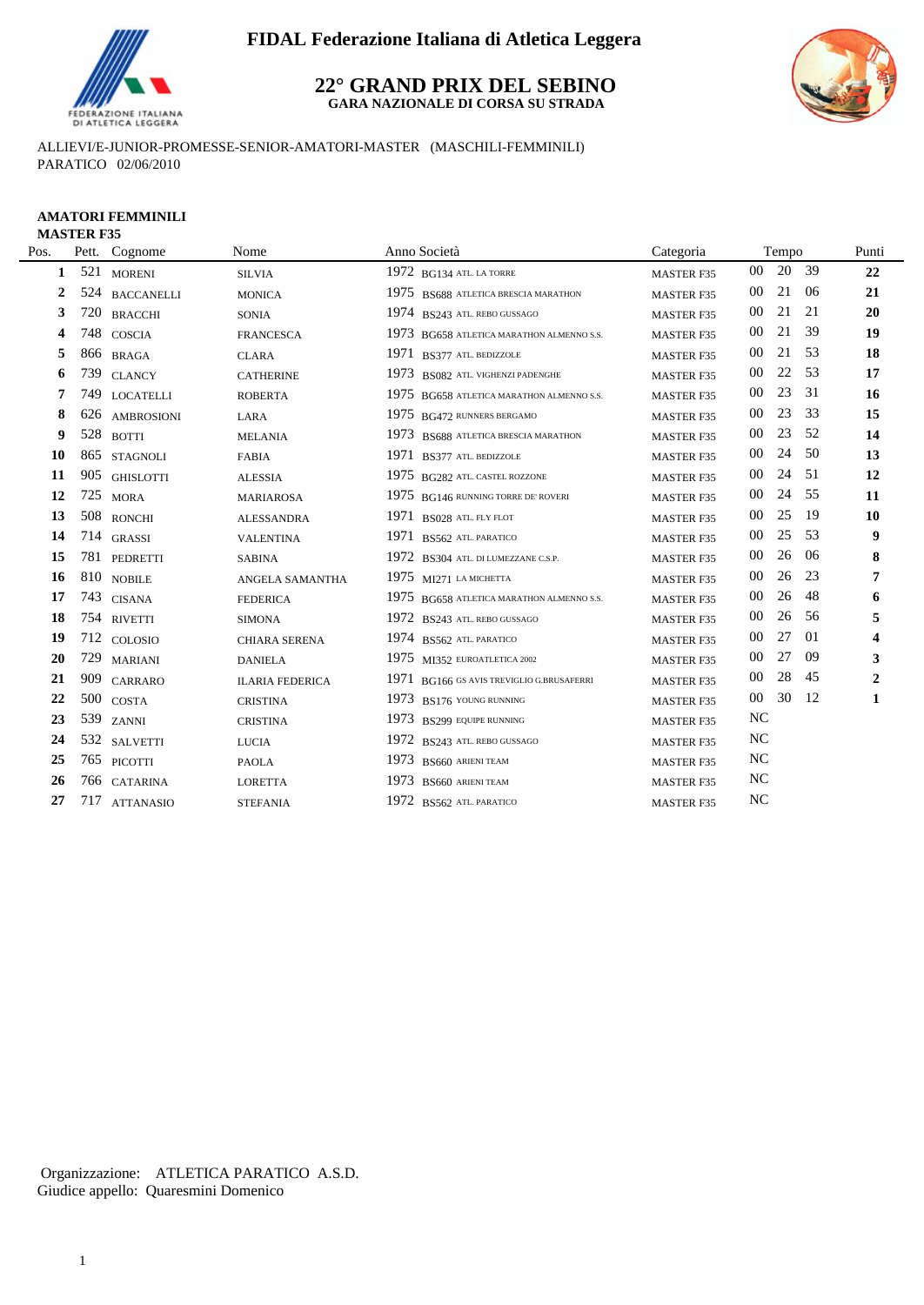

## **22° GRAND PRIX DEL SEBINO GARA NAZIONALE DI CORSA SU STRADA**



ALLIEVI/E-JUNIOR-PROMESSE-SENIOR-AMATORI-MASTER (MASCHILI-FEMMINILI) PARATICO 02/06/2010

### **AMATORI FEMMINILI MASTER F40**

| Pos.         | Pett. | Cognome         | Nome                    | Anno Società                                 | Categoria         |        | Tempo |     | Punti            |
|--------------|-------|-----------------|-------------------------|----------------------------------------------|-------------------|--------|-------|-----|------------------|
| 1            | 735   | <b>BONASSI</b>  | <b>CRISTIANA</b>        | 1969 BS028 ATL. FLY FLOT                     | <b>MASTER F40</b> | 00     | 20 46 |     | 22               |
| $\mathbf{2}$ | 800   | <b>MAROCCI</b>  | <b>ELENA</b>            | 1966 $M1271$ LA MICHETTA                     | <b>MASTER F40</b> | 00     | 21    | -34 | 21               |
| 3            |       | 502 BOLETTI     | <b>FRANCA</b>           | 1970 BS028 ATL FLY FLOT                      | <b>MASTER F40</b> | 00     | 22    | 12  | 20               |
| 4            | 721   | <b>FESTA</b>    | <b>EMANUELA</b>         | 1967<br>BS243 ATL. REBO GUSSAGO              | <b>MASTER F40</b> | 00     | 23    | 03  | 19               |
| 5            |       | 734 UBOLDI      | <b>SILVANA</b>          | 1966 BS028 ATL. FLY FLOT                     | <b>MASTER F40</b> | 00     | 23    | 07  | 18               |
| 6            | 710   | <b>LINETTI</b>  | <b>MILENA</b>           | 1969<br>BS562 ATL PARATICO                   | <b>MASTER F40</b> | 00     | 23    | -09 | 17               |
| 7            | 706   | SBARDELLATI     | <b>MANUELA</b>          | 1966 BS562 ATL PARATICO                      | <b>MASTER F40</b> | 00     | 23    | 12  | 16               |
| 8            | 768   | <b>MAFFEIS</b>  | <b>CINZIA</b>           | 1966 BG135 G. ALPINISTICO VERTOVESE          | <b>MASTER F40</b> | 00     | 23    | 21  | 15               |
| 9            | 910   | <b>DOZIO</b>    | <b>LUCIA</b>            | 1970 BG166 GS AVIS TREVIGLIO G.BRUSAFERRI    | <b>MASTER F40</b> | 00     | 23    | 22  | 14               |
| 10           |       | 750 APOLONE     | <b>ELENA</b>            | 1969 BS659 AVIS SPORT CAZZAGO SAN MARTINO    | <b>MASTER F40</b> | 00     | 23    | 25  | 13               |
| 11           | 711   | <b>GELMI</b>    | <b>VALENTINA</b>        | 1969 BS562 ATL. PARATICO                     | <b>MASTER F40</b> | $00\,$ | 23    | 38  | 12               |
| 12           | 769   | PERACCHI        | <b>MARINA</b>           | 1968 BG135 G. ALPINISTICO VERTOVESE          | <b>MASTER F40</b> | 00     | 23    | 40  | 11               |
| 13           | 645   | <b>GRITTI</b>   | <b>PAOLA</b>            | 1966 BG472 RUNNERS BERGAMO                   | <b>MASTER F40</b> | 00     | 23    | 46  | 10               |
| 14           |       | 708 MILESI      | <b>GIULIANA</b>         | 1966 BS562 ATL. PARATICO                     | <b>MASTER F40</b> | 00     | 25    | 05  | 9                |
| 15           |       | 523 VIGNOCCHI   | <b>LEDA</b>             | 1967<br>BS377 ATL. BEDIZZOLE                 | <b>MASTER F40</b> | 00     | 25    | 40  | $\bf{8}$         |
| 16           |       | 882 CASCARANO   | <b>ELENA</b>            | 1967<br>BS304 ATL. DI LUMEZZANE C.S.P.       | <b>MASTER F40</b> | 00     | 25    | 57  | 7                |
| 17           | 731   | <b>ALBANI</b>   | <b>MANUELA</b>          | 1968<br>BG166 GS AVIS TREVIGLIO G.BRUSAFERRI | <b>MASTER F40</b> | 00     | 26    | 31  | 6                |
| 18           | 533   | <b>BALDAZZI</b> | <b>OLIVIA</b>           | 1967<br>BS688 ATLETICA BRESCIA MARATHON      | <b>MASTER F40</b> | 00     | 28    | 50  | 5                |
| 19           |       | 536 VALLI       | <b>STEFANIA</b>         | 1970<br>BS562 ATL PARATICO                   | <b>MASTER F40</b> | 00     | 30    | 42  | 4                |
| 20           |       | 715 FERRONI     | <b>BARBARA FRANCESC</b> | 1966 BS562 ATL. PARATICO                     | <b>MASTER F40</b> | 00     | 31    | 13  | 3                |
| 21           | 499   | <b>COLOMBI</b>  | <b>ROBERTA</b>          | 1969<br><b>BS299 EQUIPE RUNNING</b>          | <b>MASTER F40</b> | 00     | 33    | 52  | $\boldsymbol{2}$ |
| 22           | 527   | SPARAPANI       | <b>ANTONIA</b>          | 1969<br>BS688 ATLETICA BRESCIA MARATHON      | <b>MASTER F40</b> | $00\,$ | 36    | -11 | 1                |
| 23           | 722   | <b>FRASSINE</b> | <b>MYRIAM</b>           | 1969<br>BS243 ATL. REBO GUSSAGO              | <b>MASTER F40</b> | NC     |       |     |                  |
| 24           | 767   | <b>MARINI</b>   | <b>ALESSANDRA</b>       | 1970<br>BS660 ARIENI TEAM                    | <b>MASTER F40</b> | NC     |       |     |                  |
| 25           |       | 784 VENUTA      | <b>MARIA LUISA</b>      | 1967<br>BS304 ATL. DI LUMEZZANE C.S.P.       | <b>MASTER F40</b> | NC     |       |     |                  |
| 26           | 795   | <b>BARALDI</b>  | <b>SIMONETTA</b>        | 1966 MI271 LA MICHETTA                       | <b>MASTER F40</b> | NC     |       |     |                  |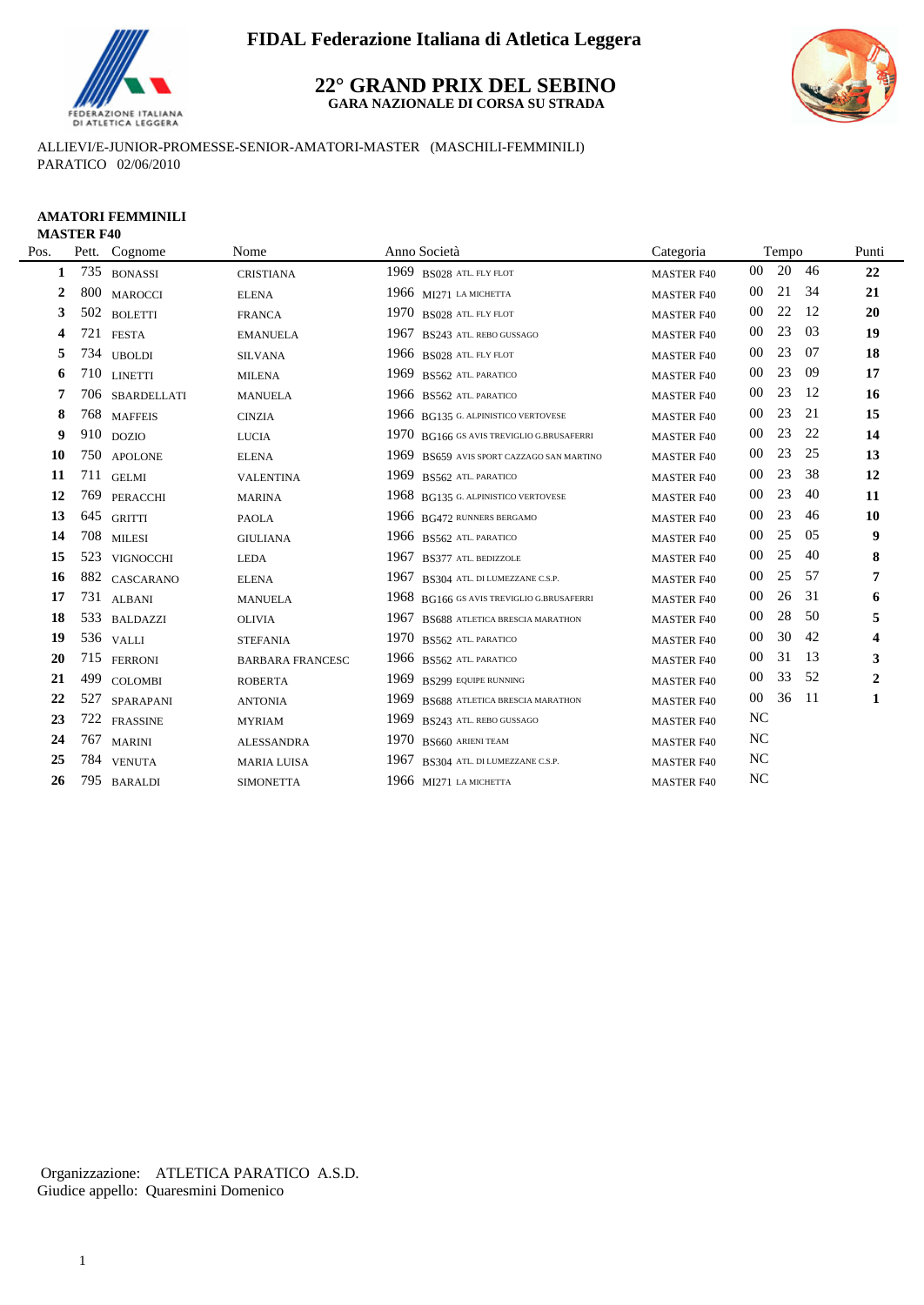

## **22° GRAND PRIX DEL SEBINO GARA NAZIONALE DI CORSA SU STRADA**



ALLIEVI/E-JUNIOR-PROMESSE-SENIOR-AMATORI-MASTER (MASCHILI-FEMMINILI) PARATICO 02/06/2010

### **AMATORI FEMMINILI MASTER F45**

| Pos. |     | Pett. Cognome     | Nome                   | Anno Società                              | Categoria         |           | Tempo    |               | Punti            |
|------|-----|-------------------|------------------------|-------------------------------------------|-------------------|-----------|----------|---------------|------------------|
| 1    | 730 | SAOTTINI BRESCIAN | <b>ANNA MARIA</b>      | $1964$ BS660 ARIENI TEAM                  | <b>MASTER F45</b> |           | 00 21 24 |               | 23               |
| 2    |     | 671 BOSELLI       | <b>MARIA</b>           | 1962 BS316 G.P. ORZIVECCHI                | <b>MASTER F45</b> | $00\,$    | 22       | 39            | 22               |
| 3    |     | 514 GRICINI       | <b>ELEONORA</b>        | 1961 BS355 U. ATL. VALTROMPIA             | <b>MASTER F45</b> | $00\,$    | 23       | <sup>20</sup> | 21               |
| 4    |     | 656 MOLINARI      | <b>MONICA</b>          | 1964 BS454 G.P. FELTER SPORT PUEGNAGO     | <b>MASTER F45</b> | 00        | 24       | -19           | 20               |
| 5    | 771 | <b>LANFRANCHI</b> | <b>ORIANA</b>          | 1965 BG135 G. ALPINISTICO VERTOVESE       | <b>MASTER F45</b> | $00\,$    | 24       | 49            | 19               |
| 6    | 529 | <b>DE FALCO</b>   | <b>MARZIA</b>          | 1962 BS688 ATLETICA BRESCIA MARATHON      | <b>MASTER F45</b> | $00\,$    | 25       | 06            | 18               |
| 7    | 737 | <b>LANDO</b>      | <b>MARIA</b>           | 1964 BS082 ATL. VIGHENZI PADENGHE         | <b>MASTER F45</b> | $00\,$    | 25       | 07            | 17               |
| 8    | 733 | <b>GRITTI</b>     | <b>GIOVANNA</b>        | 1963 BG282 ATL. CASTEL ROZZONE            | <b>MASTER F45</b> | $00\,$    | 25       | 08            | 16               |
| 9    |     | 846 TESTONI       | <b>VALENTINA</b>       | 1962 $M1271$ LA MICHETTA                  | <b>MASTER F45</b> | 00        | 25       | 34            | 15               |
| 10   |     | 814 NOVATI        | <b>FRANCESCA</b>       | 1963 MI271 LA MICHETTA                    | <b>MASTER F45</b> | 00        | 25       | 48            | 14               |
| 11   |     | 755 SEGHEZZI      | <b>MONICA</b>          | 1964 BG353 POOL SOC.ATL.ALTA VALSERIANA   | <b>MASTER F45</b> | $00\,$    | 25       | 49            | 13               |
| 12   |     | 854 TORCOLI       | <b>LAURETTA</b>        | 1961 BS688 ATLETICA BRESCIA MARATHON      | <b>MASTER F45</b> | 00        | 25       | 52            | 12               |
| 13   |     | 741 BONFANTI      | <b>IVANA</b>           | 1962 BG658 ATLETICA MARATHON ALMENNO S.S. | <b>MASTER F45</b> | 00        | 27       | 02            | 11               |
| 14   |     | 809 MULLER        | <b>KERSTIN BAERBEL</b> | 1965 MI271 LA MICHETTA                    | <b>MASTER F45</b> | 00        | 27       | 06            | 10               |
| 15   |     | 770 ZUCCHELLI     | <b>RAFFAELLA</b>       | 1963 BG135 G. ALPINISTICO VERTOVESE       | <b>MASTER F45</b> | 00        | 27       | -19           | 9                |
| 16   | 789 | PRANDELLI         | <b>ADRIANA</b>         | 1961 BS304 ATL. DI LUMEZZANE C.S.P.       | <b>MASTER F45</b> | 00        | 27       | 29            | 8                |
| 17   |     | 746 MAGGIONI      | <b>MANUELA</b>         | 1964 BG658 ATLETICA MARATHON ALMENNO S.S. | <b>MASTER F45</b> | $00\,$    | 28       | 47            | 7                |
| 18   |     | 526 FIORETTI      | MARIASSUNTA            | 1963 BS688 ATLETICA BRESCIA MARATHON      | <b>MASTER F45</b> | 00        | 28       | 49            | 6                |
| 19   |     | 525 GARBELLI      | <b>ANTONIA</b>         | 1962 BS688 ATLETICA BRESCIA MARATHON      | <b>MASTER F45</b> | 00        | 29       | 29            | 5                |
| 20   |     | 512 SERAFIN       | <b>FRANCESCA</b>       | 1965 TV371 NUOVA ATLETICA 3 COMUNI        | <b>MASTER F45</b> | 00        | 30       | 20            | 4                |
| 21   |     | 780 MOLINARI      | <b>DONATELLA</b>       | 1964 BS304 ATL. DI LUMEZZANE C.S.P.       | <b>MASTER F45</b> | 00        | 30       | 55            | 3                |
| 22   | 777 | <b>CRICLEVICI</b> | <b>ERICA</b>           | 1962 BS304 ATL. DI LUMEZZANE C.S.P.       | <b>MASTER F45</b> | 00        | 31       | 53            | $\boldsymbol{2}$ |
| 23   |     | 805 MIMMO         | <b>VIVIANA</b>         | 1961 $M1271$ LA MICHETTA                  | <b>MASTER F45</b> | $00\,$    | 31       | 57            | 1                |
| 24   | 498 | <b>MARZOLI</b>    | <b>ERMINIA</b>         | 1963 BS176 YOUNG RUNNING                  | <b>MASTER F45</b> | <b>NC</b> |          |               |                  |
| 25   | 520 | <b>SALA</b>       | PIERANGELA             | 1964 BS243 ATL. REBO GUSSAGO              | <b>MASTER F45</b> | <b>NC</b> |          |               |                  |
| 26   |     | 738 NEGRISOLI     | <b>ANNA</b>            | 1962 BS082 ATL. VIGHENZI PADENGHE         | <b>MASTER F45</b> | NC        |          |               |                  |
| 27   |     | 763 MANZONI       | <b>PAOLA</b>           | 1964 MI077 CUS PRO PATRIA MILANO          | <b>MASTER F45</b> | <b>NC</b> |          |               |                  |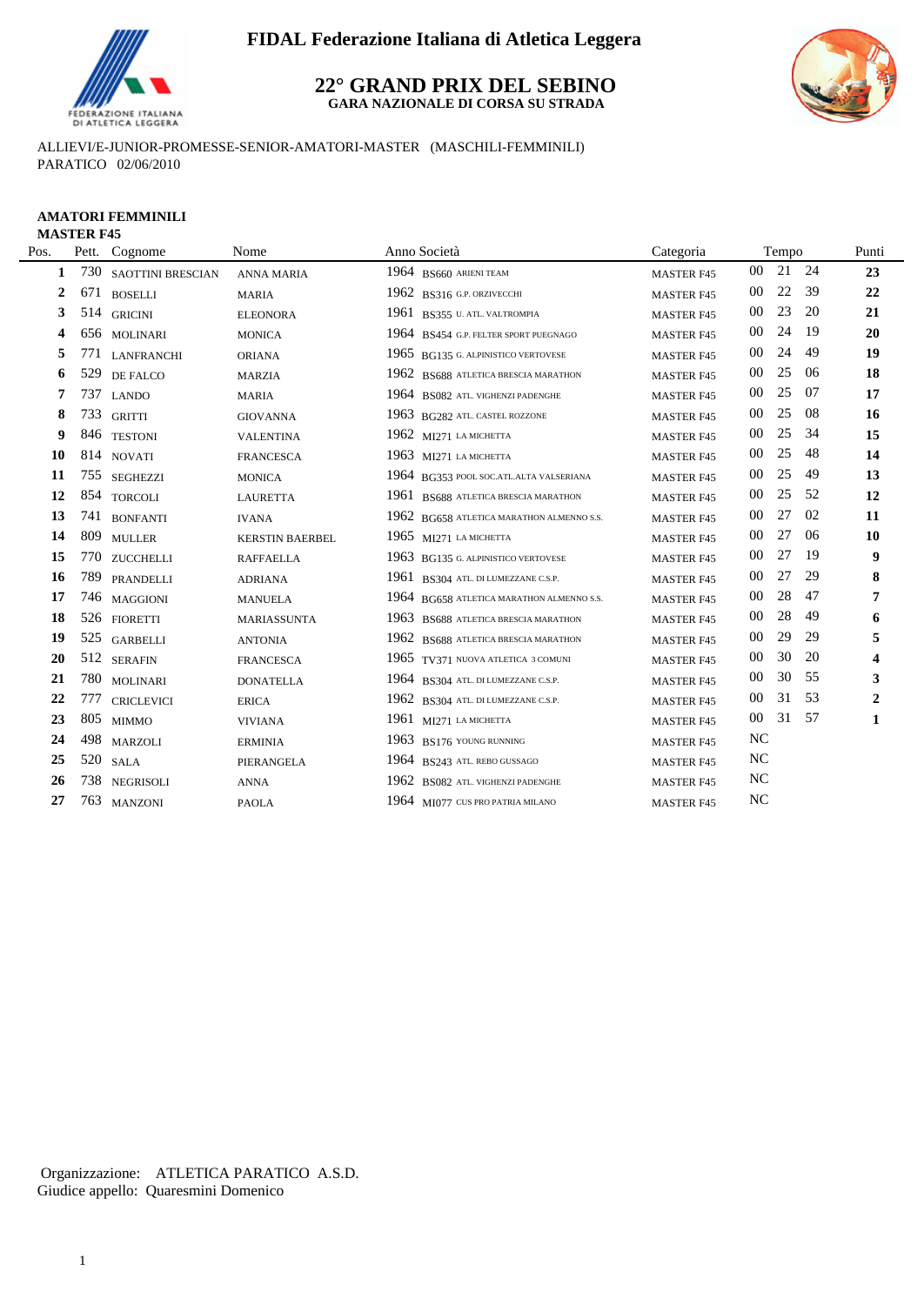

## **22° GRAND PRIX DEL SEBINO GARA NAZIONALE DI CORSA SU STRADA**



ALLIEVI/E-JUNIOR-PROMESSE-SENIOR-AMATORI-MASTER (MASCHILI-FEMMINILI) PARATICO 02/06/2010

### **AMATORI FEMMINILI MASTER F50**

| Pos.         | Pett. Cognome  | Nome             | Anno Società                              | Categoria         |        | Tempo    |      | Punti        |
|--------------|----------------|------------------|-------------------------------------------|-------------------|--------|----------|------|--------------|
|              | 788 PELLICIOLI | <b>ELISA</b>     | 1959 BS454 G.P. FELTER SPORT PUEGNAGO     | <b>MASTER F50</b> |        | 00 21 35 |      | 15           |
| $\mathbf{2}$ | 627 CAVALLI    | <b>GIOVANNA</b>  | 1959 BG472 RUNNERS BERGAMO                | <b>MASTER F50</b> | 00     | 21       | -42  | 14           |
| 3            | 782 POLINA     | MARIA            | 1959 BS304 ATL. DI LUMEZZANE C.S.P.       | <b>MASTER F50</b> | $00\,$ | 22 56    |      | 13           |
| 4            | 503 DESTRO     | <b>PATRIZIA</b>  | 1959 BS028 ATL. FLY FLOT                  | <b>MASTER F50</b> | 00     | 23       | -00  | 12           |
| 5.           | 519 MARENDA    | <b>DELFINA</b>   | 1960 BS243 ATL. REBO GUSSAGO              | <b>MASTER F50</b> | 00     | 24       | -06  | 11           |
| 6            | 776 CIMASCHI   | <b>ANTONELLA</b> | 1956 BS304 ATL. DI LUMEZZANE C.S.P.       | <b>MASTER F50</b> | 00     | 24 24    |      | 10           |
|              | 510 GUSMEROLI  | <b>ELIDE</b>     | 1956 $SO114$ G.S. C.S.I. MORBEGNO         | <b>MASTER F50</b> | $00\,$ | 25       | - 22 | 9            |
| 8            | 705 DISETTI    | <b>DOMENICA</b>  | 1956 BS562 ATL PARATICO                   | <b>MASTER F50</b> | 00     | 26 17    |      | 8            |
| 9            | 504 MAZZA      | <b>GIULIANA</b>  | 1956 BS028 ATL FLY FLOT                   | <b>MASTER F50</b> | $00\,$ | 26 52    |      | 7            |
| 10           | 835 BONAITI    | <b>SILVANA</b>   | 1958 BG223 ATL. VALLE BREMBANA            | <b>MASTER F50</b> | $00\,$ | 27       | - 37 | 6            |
| 11           | 742 CANFARELLI | <b>GIOVANNA</b>  | 1956 BG658 ATLETICA MARATHON ALMENNO S.S. | <b>MASTER F50</b> | $00\,$ | 27 52    |      | 5            |
| 12           | 709 LUMINA     | <b>FEDERICA</b>  | 1959 BS562 ATL PARATICO                   | <b>MASTER F50</b> | 00     | 29       | -06  | 4            |
| 13           | 918 CRIVELLO   | <b>MIRELLA</b>   | 1960 PR064 G.P. QUADRIFOGLIO              | <b>MASTER F50</b> | 00     | 29       | - 32 | 3            |
| 14           | 740 GELMINI    | <b>MIRELLA</b>   | 1956 BG658 ATLETICA MARATHON ALMENNO S.S. | <b>MASTER F50</b> | $00\,$ | 30 14    |      | $\mathbf{2}$ |
| 15           | 726 MORANDA    | LAURA            | 1957 BS368 U.S. MALONNO                   | <b>MASTER F50</b> | 00     | 32 50    |      |              |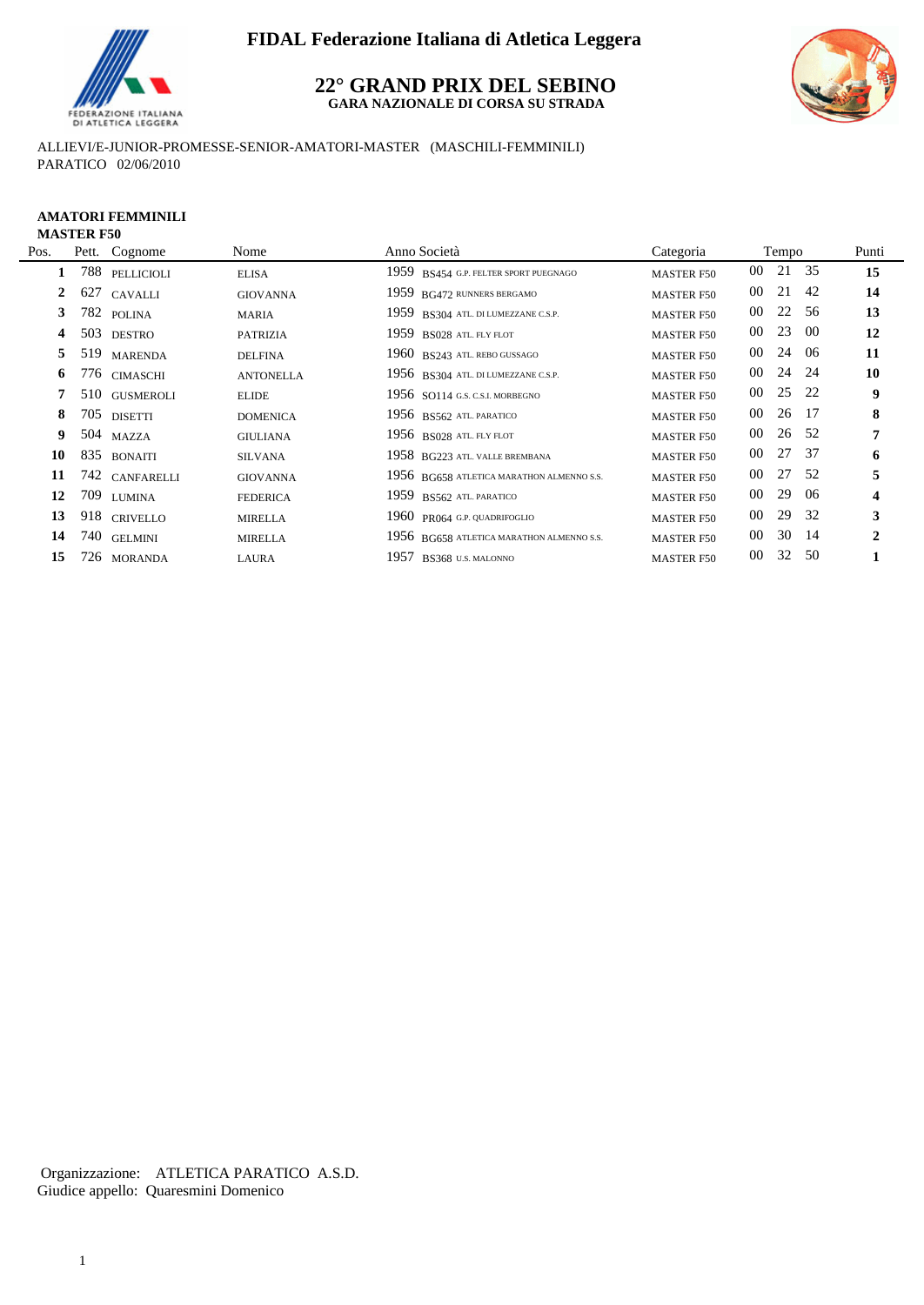

## **22° GRAND PRIX DEL SEBINO GARA NAZIONALE DI CORSA SU STRADA**



ALLIEVI/E-JUNIOR-PROMESSE-SENIOR-AMATORI-MASTER (MASCHILI-FEMMINILI) PARATICO 02/06/2010

### **AMATORI FEMMINILI MASTER F55**

| Pos.         | Pett. Cognome  | Nome              | Anno Società                              | Categoria         | Tempo    |     | Punti            |
|--------------|----------------|-------------------|-------------------------------------------|-------------------|----------|-----|------------------|
|              | 736 delai      | <b>ANNALISA</b>   | 1955 BS082 ATL. VIGHENZI PADENGHE         | <b>MASTER F55</b> | 00 25 13 |     | <b>11</b>        |
| $\mathbf{2}$ | 745 GAMBA      | <b>PALMIRA</b>    | 1955 BG658 ATLETICA MARATHON ALMENNO S.S. | <b>MASTER F55</b> | 00 26 33 |     | 10               |
|              | 707 PERGER     | <b>ROSA</b>       | 1951 BS562 ATL PARATICO                   | <b>MASTER F55</b> | 00 26 43 |     | 9                |
| 4            | 744 CRIPPA     | <b>RAFFAELLA</b>  | 1955 BG658 ATLETICA MARATHON ALMENNO S.S. | <b>MASTER F55</b> | 00 27 24 |     | 8                |
| 5            | 799 CIZMESIYA  | <b>ANGELIKA</b>   | 1954 MI271 LA MICHETTA                    | <b>MASTER F55</b> | 00 27 45 |     |                  |
|              | 6 757 FALAPPI  | <b>PAOLA</b>      | $1951$ BS521 FREE-ZONE                    | <b>MASTER F55</b> | 00 28 48 |     | 6                |
|              | 747 ROTA       | <b>DONATELLA</b>  | 1954 BG658 ATLETICA MARATHON ALMENNO S.S. | <b>MASTER F55</b> | 00 28 57 |     |                  |
| 8            | 774 attolico   | <b>FRANCA</b>     | 1953 BS304 ATL DI LUMEZZANE C.S.P.        | <b>MASTER F55</b> | 00 29 17 |     | $\boldsymbol{4}$ |
| 9            | 830 PELLEGRINI | <b>ANTONIETTA</b> | 1955 MI271 LA MICHETTA                    | <b>MASTER F55</b> | 00 30 01 |     | 3                |
| 10           | 796 barbieri   | LAURA             | 1951 MI271 LA MICHETTA                    | <b>MASTER F55</b> | 00 34 35 |     | 2                |
| 11           | 778 FALAPPI    | <b>ANTONELLA</b>  | 1955 BS304 ATL. DI LUMEZZANE C.S.P.       | <b>MASTER F55</b> | 00 37    | -06 |                  |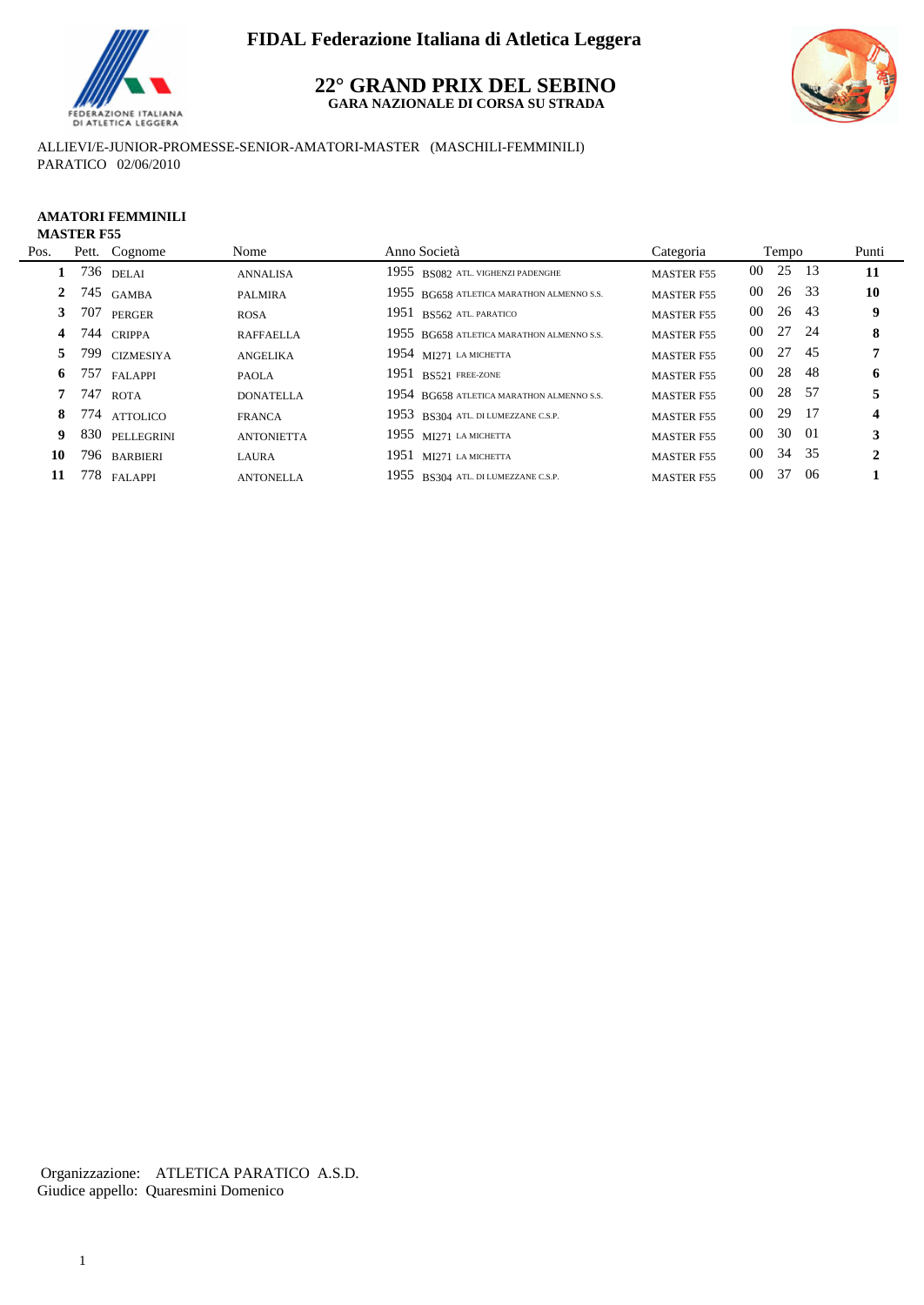

## **22° GRAND PRIX DEL SEBINO GARA NAZIONALE DI CORSA SU STRADA**



ALLIEVI/E-JUNIOR-PROMESSE-SENIOR-AMATORI-MASTER (MASCHILI-FEMMINILI) PARATICO 02/06/2010

# **AMATORI FEMMINILI**

## Pos. Pett. Cognome Nome Nome Anno Società Categoria Tempo Punti **MASTER F60 1** 797 BERTO GEMMA GLORIA 1949 MI271 LA MICHETTA MASTER F60 00 25 16 7  **2** 907 VEZZOLI ENRICA 1950 BS545 ATL. FRANCIACORTA MASTER F60 00 26 21 **6 3** 775 BOTTARELLI VALENTINA 1948 BS304 ATL. DI LUMEZZANE C.S.P. MASTER F60 00 26 59 5  **4** 704 DELBARBA EUGENIA 1946 BS562 ATL. PARATICO MASTER F60 00 30 34 **4 5** 843 RATTI BARBARA 1950 MI271 LA MICHETTA MASTER F60 00 31 01 **3 6** 652 TINCANI EDMEA 1950 BG472 RUNNERS BERGAMO MASTER F60 00 31 24 **2 7** 680 SANDONINI MARIAROSA 1948 BS028 ATL. FLY FLOT MASTER F60 00 37 52 **1**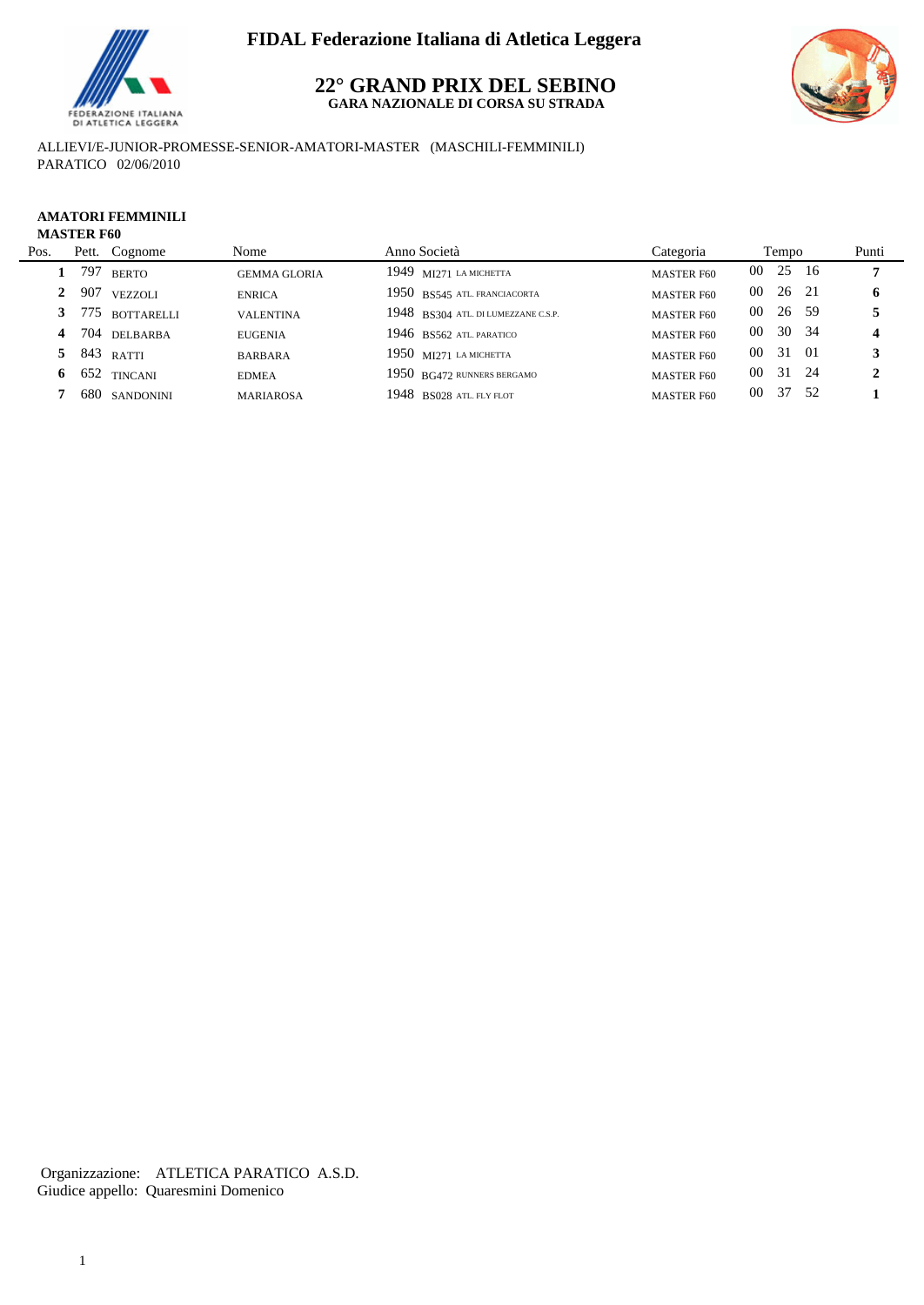

## **22° GRAND PRIX DEL SEBINO GARA NAZIONALE DI CORSA SU STRADA**



ALLIEVI/E-JUNIOR-PROMESSE-SENIOR-AMATORI-MASTER (MASCHILI-FEMMINILI) PARATICO 02/06/2010

#### **AMATORI FEMMINILI MASTER F65**

|      | 11119 LEIVE V. |               |              |                                     |                  |                       |       |
|------|----------------|---------------|--------------|-------------------------------------|------------------|-----------------------|-------|
| Pos. | Pett.          | ognome        | Nome         | Anno<br>Società                     | ategoria         | $\sim$<br>rempo       | Punti |
|      | 728            | <b>TRINGC</b> | <b>IRENE</b> | 1942<br>ATL. PAVESE<br><b>PV599</b> | <b>MASTER F6</b> | 00<br>30<br>1 O<br>40 |       |